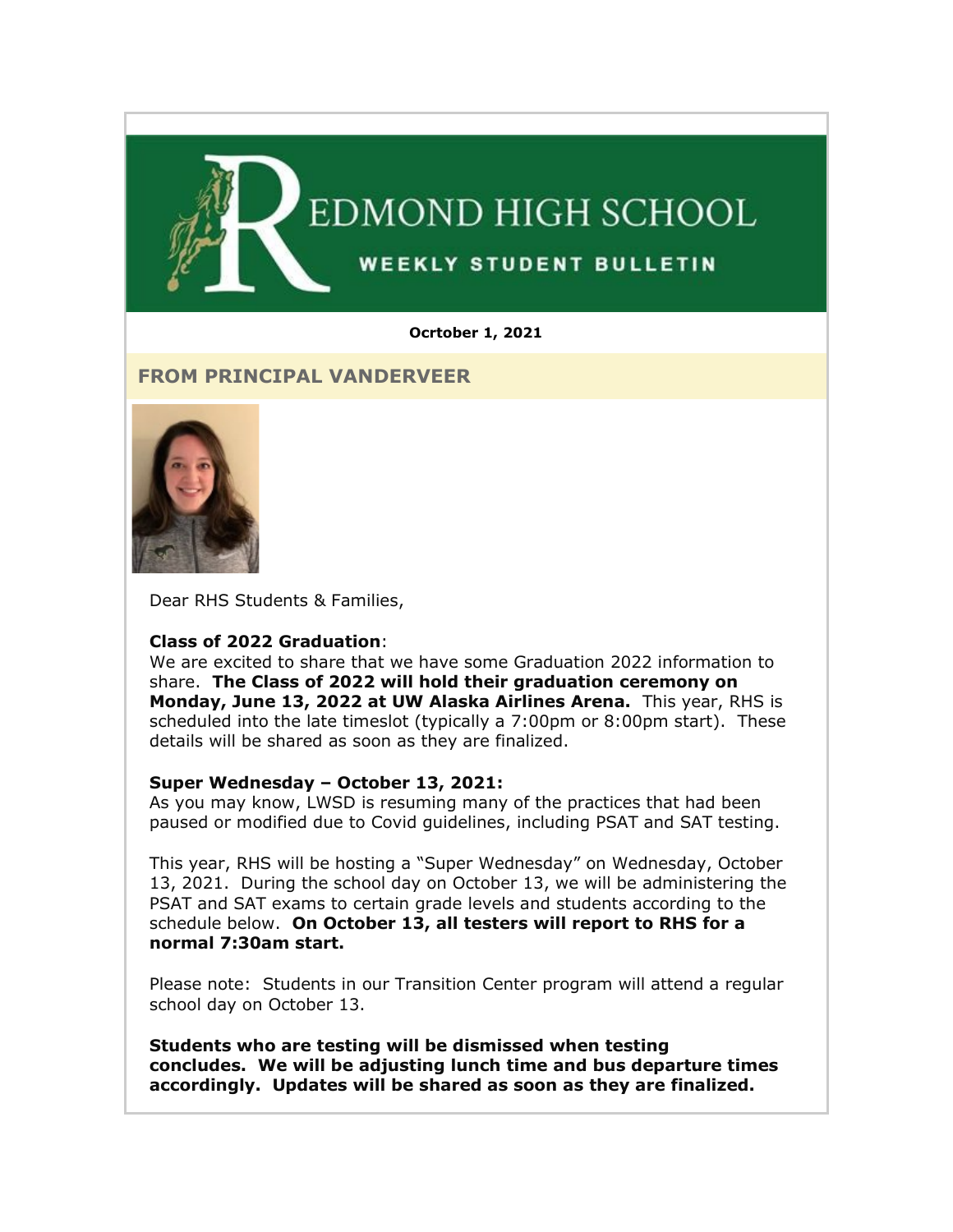| Grade Level                                | <b>Details</b>                                                                                                                                                                                                                                                                     |
|--------------------------------------------|------------------------------------------------------------------------------------------------------------------------------------------------------------------------------------------------------------------------------------------------------------------------------------|
| <b>Grade 9: No Testing</b>                 | All student will be REMOTE on October<br>٠<br>13.<br>Teachers will provide asynchronous<br>assignments through Teams.                                                                                                                                                              |
| Grade 10: PSAT test                        | ALL 10 <sup>th</sup> grade students will report to<br>٠<br>RHS to take the PSAT test.<br>There is no fee for this exam, and<br>٠<br>students have already been signed up.                                                                                                          |
| Grade 11: PSAT test (optional for juniors) | Juniors who have already signed-up to<br>٠<br>take the PSAT will report to RHS to take<br>the test.<br>Testing sign-up is now closed.<br>٠<br>Juniors who will NOT be testing will be<br>remote on October 13; teachers will<br>provide asynchronous assignments<br>through Teams. |
| Grade 12: SAT test (optional for seniors)  | Seniors who have already signed up to<br>test will report to RHS for testing.<br>Sign-up for SAT testing is closed<br>Seniors who are NOT testing will be<br>remote on October 13; teachers will<br>provide asynchronous assignments<br>through Teams.                             |

# **LIBRARY UPDATE**



[CLICK HERE](https://nam02.safelinks.protection.outlook.com/?url=http%3A%2F%2Flink.email.dynect.net%2Flink.php%3FDynEngagement%3Dtrue%26H%3DbyPkDFxves6EOGDn1peRNeIe02OIJH5CdLqxMLzUeO8xfJUQzDOhsO1bHLttkS3hqpXV6Nsc44yxbPt4syLkKHcdjk7h%252FC%252BMrC0fWMYPjc9PupiBzZzFvw%253D%253D%26G%3D0%26R%3Dhttps%253A%252F%252FGLITGYZTANA.hatchbuck.com%252FTrackLinkClick%253FID2%253DXqytLciY-pfXKXYv6spf1InSxBq55WwlD_CCnnuiwKcFuLp6ZqJOgDo9Wo5aZdIU0%26I%3D20211001223913.000000228b1c%2540mail6-64-ussnn1%26X%3DMHwxMjY0OTIyOjIyMzg0MDMyNTA7MXwxMjY0OTIzOjE3OTA1MzMwNDs%253D%26V%3D3%26S%3DdaNno_6RvmXHAM3yHYoTvfUdePy9LktC0jWuF65B9Vw&data=04%7C01%7Cmwood%40lwsd.org%7C0f1b6766c38a45ee8fe508d9852c5129%7C1fd4673fdf9646218638a1d88c4c85d7%7C0%7C0%7C637687247656934101%7CUnknown%7CTWFpbGZsb3d8eyJWIjoiMC4wLjAwMDAiLCJQIjoiV2luMzIiLCJBTiI6Ik1haWwiLCJXVCI6Mn0%3D%7C1000&sdata=eCQo0PZ1YQ%2Fu8bQgpTlu0GmKNSKEMTq1KGQ8GiwV%2Bd0%3D&reserved=0) to view the following...

- Statistics from the first month of school
- Featured Teacher and Student of the Month
- Some of our newest books and displays!

**FOR SENIORS**



**Wondering about how to apply for college?** Confused by new terms? Not sure where to even start? Look on the RHS Website under Counseling for our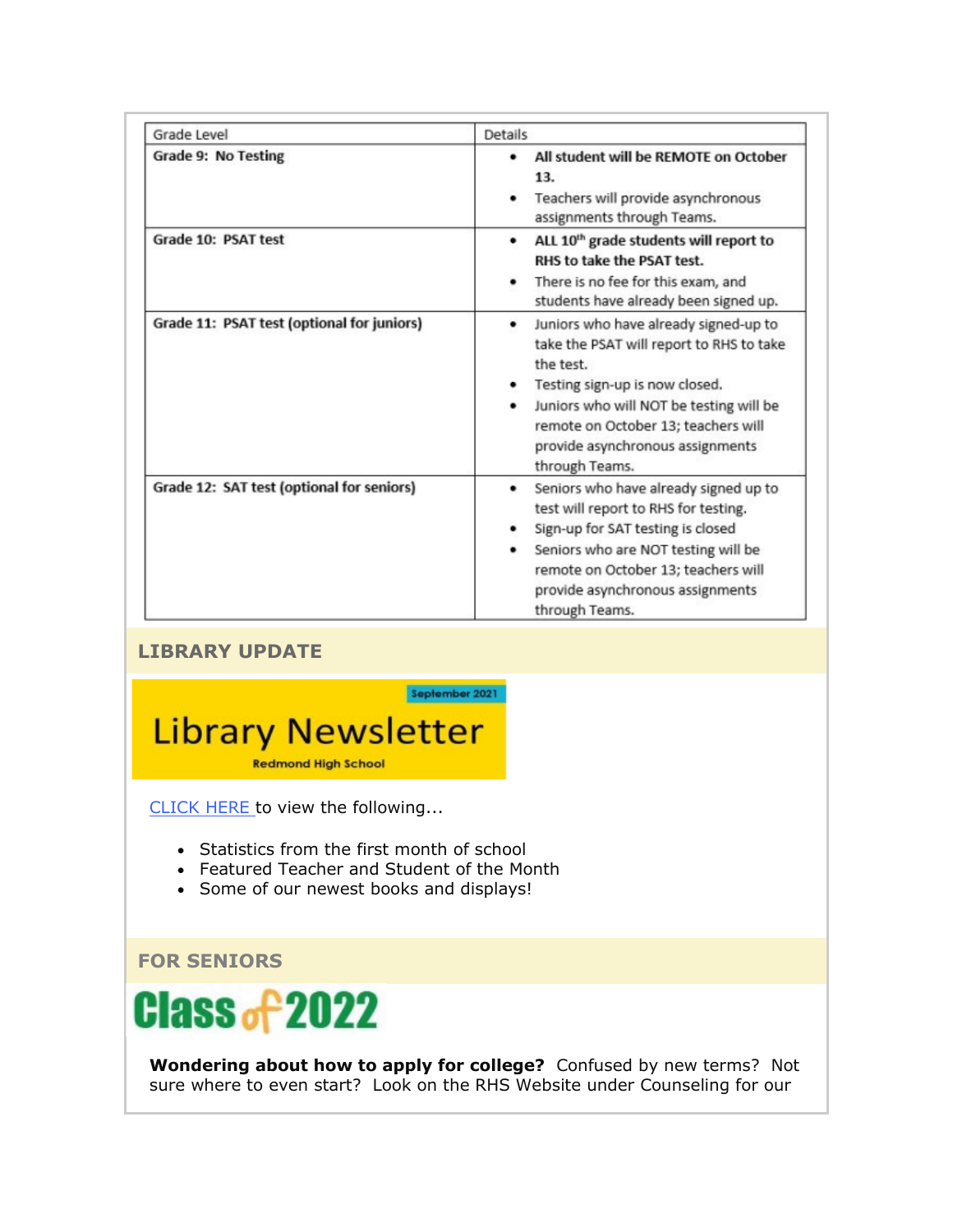presentation on College Applications 101! It is an overview of everything you need to know about applying to 2 and 4 year colleges, post high school planning, and things to think about! Simply go to the main counselor page, look for the red box, and click to play!

**Senior Photos** will be due Friday, January 14, 2022. There will be more information advertised on how to submit photos to the Yearbook staff around campus soon!

## **AP EXAM INFO**



#### **Want to register for an AP Exam?**

Instructions on how to register for AP Exams have been sent out via email to current AP Students and posted in the "*RHS – Student Services*" Teams Page under the "*Exam Info*" channel. Please be sure to follow the instructions carefully.

## **AP Exam payments**

- The AP Exam payment window **opens October 1 and will close October 30** at the end of lunch.
- This year exams will cost: **\$98 per exam**
	- $\circ$  Our preferred payment method is online; you can pay by going to [https://payments.lwsd.org](https://nam02.safelinks.protection.outlook.com/?url=http%3A%2F%2Flink.email.dynect.net%2Flink.php%3FDynEngagement%3Dtrue%26H%3DbyPkDFxves6EOGDn1peRNeIe02OIJH5CdLqxMLzUeO8xfJUQzDOhsO1bHLttkS3hqpXV6Nsc44yxbPt4syLkKHcdjk7h%252FC%252BMrC0fWMYPjc9PupiBzZzFvw%253D%253D%26G%3D0%26R%3Dhttps%253A%252F%252FGLITGYZTANA.hatchbuck.com%252FTrackLinkClick%253FID2%253DXKsKGLZ_1VfbEDV5LRSf34TKNeODYHjG8quVHZLpz9DbGQcmY9KmutZfB_3oJNbL0%26I%3D20211001223913.000000228b1c%2540mail6-64-ussnn1%26X%3DMHwxMjY0OTIyOjIyMzg0MDMyNTA7MXwxMjY0OTIzOjE3OTA1MzMwNDs%253D%26V%3D3%26S%3DDy3Fcwj7wCxcIVydZfLnKVT9Hvnw0nXpilJRlA4758w&data=04%7C01%7Cmwood%40lwsd.org%7C0f1b6766c38a45ee8fe508d9852c5129%7C1fd4673fdf9646218638a1d88c4c85d7%7C0%7C0%7C637687247656944096%7CUnknown%7CTWFpbGZsb3d8eyJWIjoiMC4wLjAwMDAiLCJQIjoiV2luMzIiLCJBTiI6Ik1haWwiLCJXVCI6Mn0%3D%7C1000&sdata=jUM1hiGALMfE9z6a9sVWc55nX94a%2BQgJCpI%2B%2Bds%2FKZ8%3D&reserved=0)
	- o If you must pay by cash or check, [please complete this form](https://nam02.safelinks.protection.outlook.com/?url=http%3A%2F%2Flink.email.dynect.net%2Flink.php%3FDynEngagement%3Dtrue%26H%3DbyPkDFxves6EOGDn1peRNeIe02OIJH5CdLqxMLzUeO8xfJUQzDOhsO1bHLttkS3hqpXV6Nsc44yxbPt4syLkKHcdjk7h%252FC%252BMrC0fWMYPjc9PupiBzZzFvw%253D%253D%26G%3D0%26R%3Dhttps%253A%252F%252FGLITGYZTANA.hatchbuck.com%252FTrackLinkClick%253FID2%253DL0HoOomqlrS-gc5EU8qrJDJYMe18PB8StDgitqS4G1dOWoTSyhRol2z4nLnYPJvv0%26I%3D20211001223913.000000228b1c%2540mail6-64-ussnn1%26X%3DMHwxMjY0OTIyOjIyMzg0MDMyNTA7MXwxMjY0OTIzOjE3OTA1MzMwNDs%253D%26V%3D3%26S%3D5CgnTd7pET0WXJ3THWxtGJdkc9zFYu5fNSOiVxuYvAk&data=04%7C01%7Cmwood%40lwsd.org%7C0f1b6766c38a45ee8fe508d9852c5129%7C1fd4673fdf9646218638a1d88c4c85d7%7C0%7C0%7C637687247656954093%7CUnknown%7CTWFpbGZsb3d8eyJWIjoiMC4wLjAwMDAiLCJQIjoiV2luMzIiLCJBTiI6Ik1haWwiLCJXVCI6Mn0%3D%7C1000&sdata=z1evvtilvLVA%2BhbAmmqdigSOZTVQCHIIFzQ5VeKrbUY%3D&reserved=0) and bring it with you to the bookkeeping window before school, during lunch, or after school.
- **LATE AP Exam registration** is from February 1 through end of last lunch on February 16. Students who register during the late AP Registration window will incur a \$50 per exam late fee in addition to the \$98 per exam fee.
- If you qualify for Free or Reduced Lunch you will not have to pay a fee for your exams, but you will have to pay the late fee if you register late. Please email Nikole Lalas at [nlalas@lwsd.org](mailto:nlalas@lwsd.org) to obtain a fee waiver.

*General Questions?*  Please reach out to Nikole Lalas [nlalas@lwsd.org](mailto:nlalas@lwsd.org)

*Questions about IEP/504 accommodations on the exam?*  Please reach out to Ellen Zambrowsky-Huls [ezambrowsky-huls@lwsd.org](mailto:ezambrowsky-huls@lwsd.org)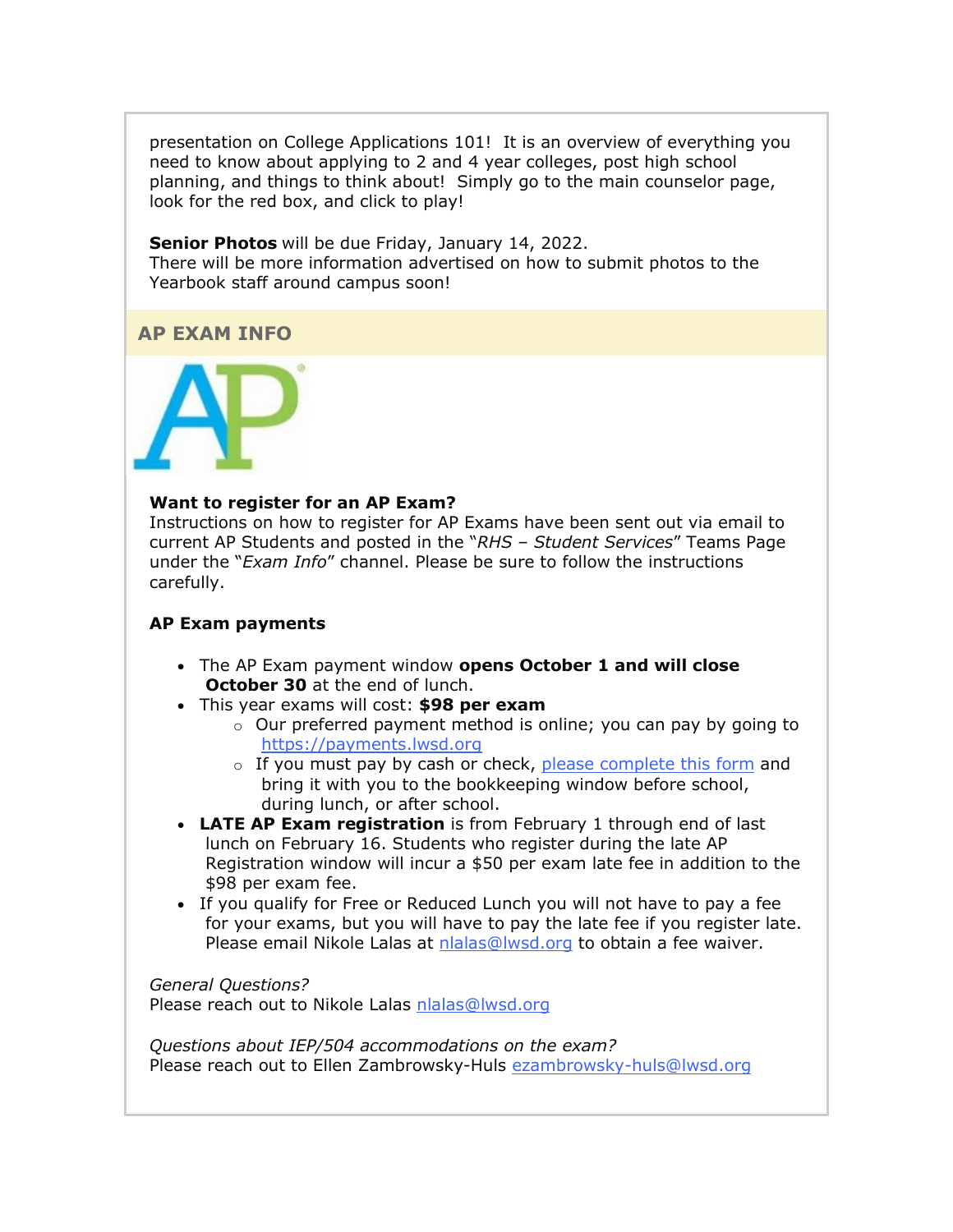# **FALL BELL SCHEDULE**



Click here for the regular **[5-day bell schedule](https://nam02.safelinks.protection.outlook.com/?url=http%3A%2F%2Flink.email.dynect.net%2Flink.php%3FDynEngagement%3Dtrue%26H%3DbyPkDFxves6EOGDn1peRNeIe02OIJH5CdLqxMLzUeO8xfJUQzDOhsO1bHLttkS3hqpXV6Nsc44yxbPt4syLkKHcdjk7h%252FC%252BMrC0fWMYPjc9PupiBzZzFvw%253D%253D%26G%3D0%26R%3Dhttps%253A%252F%252FGLITGYZTANA.hatchbuck.com%252FTrackLinkClick%253FID2%253DGXYMvRuwHbY81qxX7jxsuw5-MKgE9dqx8NNw-R0NCEW1rOCIH-tHkMnAxWjteuTU0%26I%3D20211001223913.000000228b1c%2540mail6-64-ussnn1%26X%3DMHwxMjY0OTIyOjIyMzg0MDMyNTA7MXwxMjY0OTIzOjE3OTA1MzMwNDs%253D%26V%3D3%26S%3DWMXW5jdJbqaybRKqTySNZt18DgPIwTGBrGv24jpJYbg&data=04%7C01%7Cmwood%40lwsd.org%7C0f1b6766c38a45ee8fe508d9852c5129%7C1fd4673fdf9646218638a1d88c4c85d7%7C0%7C0%7C637687247656954093%7CUnknown%7CTWFpbGZsb3d8eyJWIjoiMC4wLjAwMDAiLCJQIjoiV2luMzIiLCJBTiI6Ik1haWwiLCJXVCI6Mn0%3D%7C1000&sdata=EWIwFrpj0ptBdbkR5czmRKLh7WQs3bYTS3gOdyDPfNk%3D&reserved=0)**

**INTERESTED IN WRESTLING?**



Any student interested in wrestling this season please e-mail your name and grade to Coach Schwabenbauer, **Schwabenbauer@lwsd.org** 

# **RHS CALENDAR**



**Oct 1-30: AP Exam payment window Oct 13:** PSAT test date for 10th and 11th graders; SAT for 12th graders **Oct 20:** Photo retake day at RHS, by Dorian Studio.

## **STUDENT PARKING**



*Update:* **Ticketing has begun**. Only students with permits are allowed to park on campus. If you would still like to purchase a parking permit click this link: [https://forms.office.com/r/KyWgJZbjta](https://nam02.safelinks.protection.outlook.com/?url=http%3A%2F%2Flink.email.dynect.net%2Flink.php%3FDynEngagement%3Dtrue%26H%3DbyPkDFxves6EOGDn1peRNeIe02OIJH5CdLqxMLzUeO8xfJUQzDOhsO1bHLttkS3hqpXV6Nsc44yxbPt4syLkKHcdjk7h%252FC%252BMrC0fWMYPjc9PupiBzZzFvw%253D%253D%26G%3D0%26R%3Dhttps%253A%252F%252FGLITGYZTANA.hatchbuck.com%252FTrackLinkClick%253FID2%253DtkmIkLRcd1WVLcgReVGuzSzHSagSBWqVIHyGo4Lm9G0bP6qyvoHc-VVE6GuEVNgw0%26I%3D20211001223913.000000228b1c%2540mail6-64-ussnn1%26X%3DMHwxMjY0OTIyOjIyMzg0MDMyNTA7MXwxMjY0OTIzOjE3OTA1MzMwNDs%253D%26V%3D3%26S%3DccZbZVVi07A4TEmXzMSvY9z5x8305L-0qpqWt_Kww0s&data=04%7C01%7Cmwood%40lwsd.org%7C0f1b6766c38a45ee8fe508d9852c5129%7C1fd4673fdf9646218638a1d88c4c85d7%7C0%7C0%7C637687247656964087%7CUnknown%7CTWFpbGZsb3d8eyJWIjoiMC4wLjAwMDAiLCJQIjoiV2luMzIiLCJBTiI6Ik1haWwiLCJXVCI6Mn0%3D%7C1000&sdata=eDHN%2FunB2Q3jzaSok1zMuX57c6QzrT5i4Z7FhdCD4Gs%3D&reserved=0)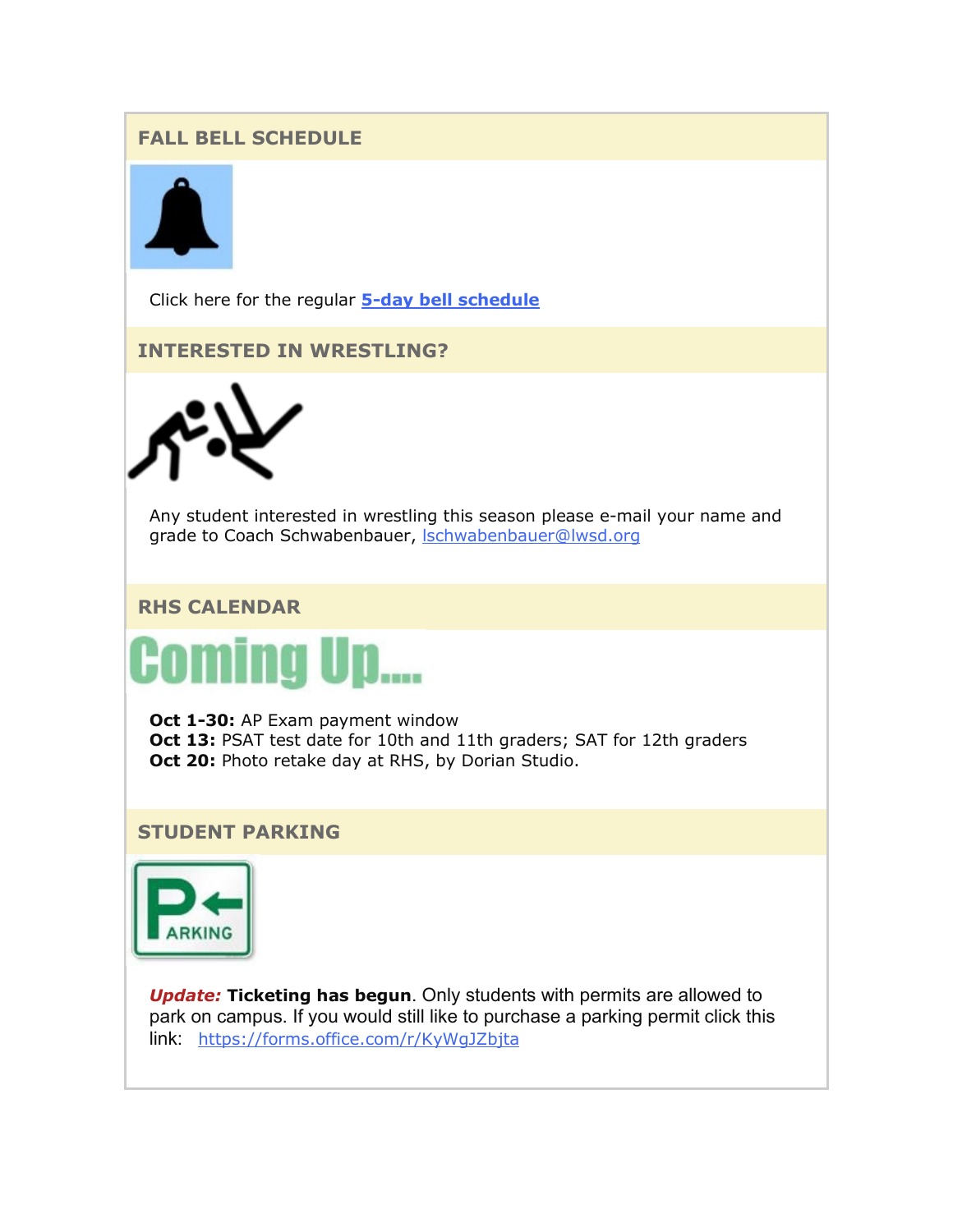## **DRIVING CAUTION**



*Added Caution:* As the mornings are growing darker, please use added care in dropping off students in the morning. Watch for students and staff who will be less visible—especially when driving between rows of cars and near crosswalks.

## **COVID SAFETY AT RHS**



*RHS is using a layered approach to COVID Safety.* The building ventilation system brings in 100% of its air from the outside and classroom air is completely refreshed approximately seven times an hour. Students and staff are required to wear masks while inside the building unless eating or drinking. Seating charts are maintained for classes, and students are asked to use QR codes inside the building to indicate where they ate lunch each day to assist with any needed contact tracing. Students are encouraged to wash their hands frequently and to use hand sanitizer when needed. Finally, students are asked to maintain appropriate distance. We appreciate everyone's efforts in implementing this layered approach.

## **BACK TO SCHOOL BOOKKEEPING**



*Need to pick up last year's yearbook?* If you ordered a 2021 yearbook but did not pick it up, please go to the bookkeeper's office this week.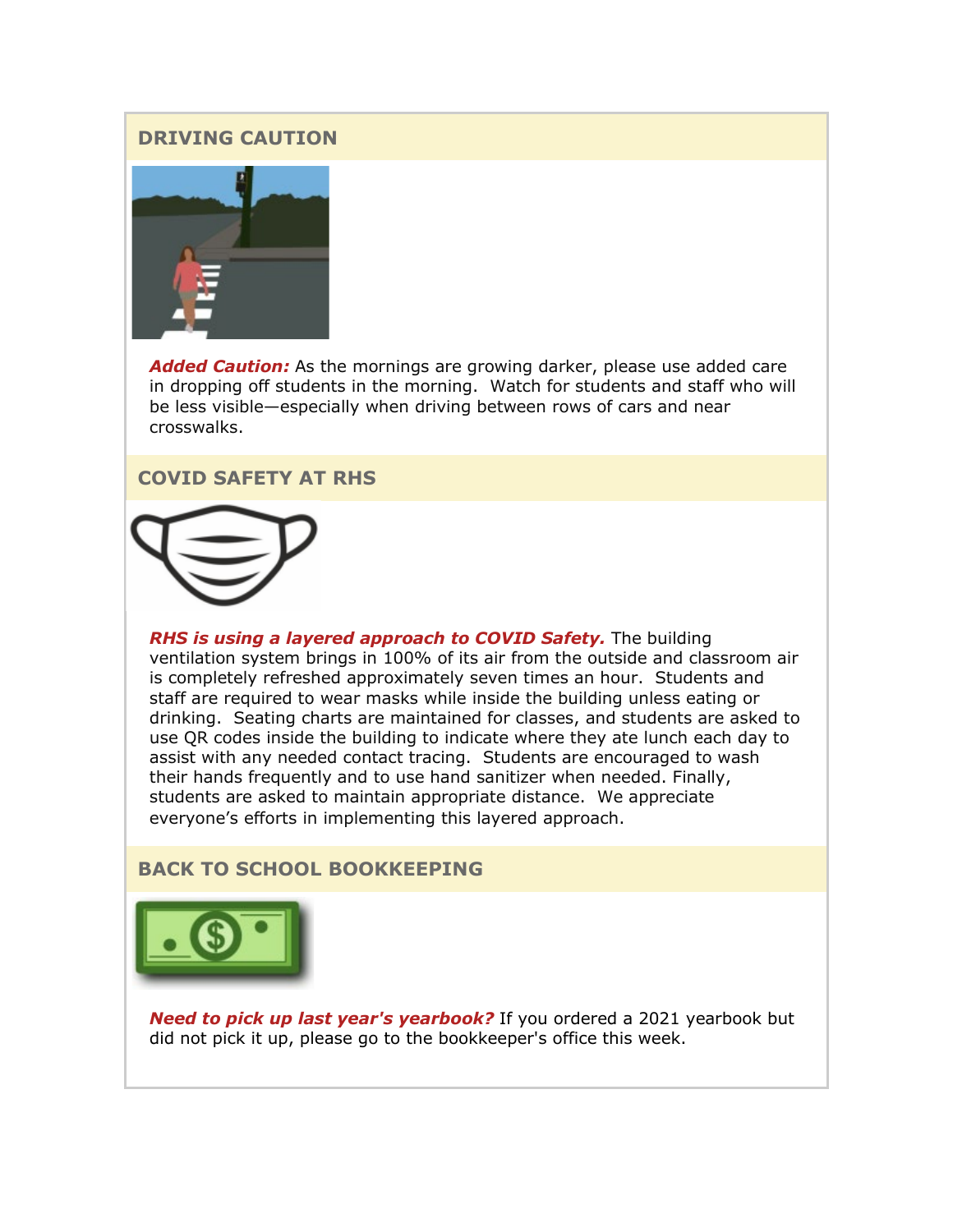**Visit the bookkeeper's office** for paying fines and fees, buying tickets, paying for class materials, or anything involving payments. Most payments may also be paid online through your student's Skyward account. The bookkeeper can only take CASH or CHECKS. Checks should be made out to RHS.

**Bookkeeper office hours:** open before school, during both lunches, and after school until 2:35 pm daily.

**Parking passes:** a full-time parking pass is **\$55.05** and Running Start or part time pass is **\$27.53.** If paying cash, exact change is appreciated.

**ASB cards:** If students paid for an ASB card and their card says "ID card" not ASB, go to the Bookkeeper's office and Ms. Lewis will put a sticker on your ID card after verifying that ASB was purchased.

## **RHS ATTENDANCE LINE**



#### *Parents:* **How to excuse your student when they are absent:**

Please email the attendance secretary at [rhsattend@lwsd.org](mailto:rhsattend@lwsd.org) or leave a message on the Attendance line 425 936-1810 whenever your student is absent or late.

#### **How to excuse your student for an early departure:**

Please email or call as soon as possible to excuse your student early for an appointment, or if they are leaving early due to an ilness. The Attendance Secretary (Ms. Anderson) will send your student a dismissal slip so they may sign out in the Attendance Office and meet the parent outside.

**Important:** if you were marked absent or late by a teacher and would like to discuss this, please talk to the teacher that marked you absent or late---not the attendance office.

- For more information about absences, late arrivals and early departures, click [here.](https://nam02.safelinks.protection.outlook.com/?url=http%3A%2F%2Flink.email.dynect.net%2Flink.php%3FDynEngagement%3Dtrue%26H%3DbyPkDFxves6EOGDn1peRNeIe02OIJH5CdLqxMLzUeO8xfJUQzDOhsO1bHLttkS3hqpXV6Nsc44yxbPt4syLkKHcdjk7h%252FC%252BMrC0fWMYPjc9PupiBzZzFvw%253D%253D%26G%3D0%26R%3Dhttps%253A%252F%252FGLITGYZTANA.hatchbuck.com%252FTrackLinkClick%253FID2%253DwWbpilyth8t4-qWZweLkArQwrXLLaRXGB5gJ5ORzO_OtziXxrgDGI7XILE-BE_UX0%26I%3D20211001223913.000000228b1c%2540mail6-64-ussnn1%26X%3DMHwxMjY0OTIyOjIyMzg0MDMyNTA7MXwxMjY0OTIzOjE3OTA1MzMwNDs%253D%26V%3D3%26S%3DKg5XeuKzFKXqrGmo5g9aP7aLXy0LpqRnQ-cnYxRj8Bs&data=04%7C01%7Cmwood%40lwsd.org%7C0f1b6766c38a45ee8fe508d9852c5129%7C1fd4673fdf9646218638a1d88c4c85d7%7C0%7C0%7C637687247656964087%7CUnknown%7CTWFpbGZsb3d8eyJWIjoiMC4wLjAwMDAiLCJQIjoiV2luMzIiLCJBTiI6Ik1haWwiLCJXVCI6Mn0%3D%7C1000&sdata=x11GgjsKIOtskR4BnRvOTK%2FTAAiA5tWp6Ff1ou8DZ%2BA%3D&reserved=0)
- Para obtener más información sobre ausencias, llegadas tardías y salidas anticipadas, haga clic [aquí.](https://nam02.safelinks.protection.outlook.com/?url=http%3A%2F%2Flink.email.dynect.net%2Flink.php%3FDynEngagement%3Dtrue%26H%3DbyPkDFxves6EOGDn1peRNeIe02OIJH5CdLqxMLzUeO8xfJUQzDOhsO1bHLttkS3hqpXV6Nsc44yxbPt4syLkKHcdjk7h%252FC%252BMrC0fWMYPjc9PupiBzZzFvw%253D%253D%26G%3D0%26R%3Dhttps%253A%252F%252FGLITGYZTANA.hatchbuck.com%252FTrackLinkClick%253FID2%253DhFhtj3exGmWFSaY2dt4JSmBn-eJtxVVDfQazXfaHZnnqooz0IhWyPkrvF55NeTqO0%26I%3D20211001223913.000000228b1c%2540mail6-64-ussnn1%26X%3DMHwxMjY0OTIyOjIyMzg0MDMyNTA7MXwxMjY0OTIzOjE3OTA1MzMwNDs%253D%26V%3D3%26S%3DS6GA-iK94xxnsp0auH4s97WcD2cvarh18P5v0MhWK7M&data=04%7C01%7Cmwood%40lwsd.org%7C0f1b6766c38a45ee8fe508d9852c5129%7C1fd4673fdf9646218638a1d88c4c85d7%7C0%7C0%7C637687247656974081%7CUnknown%7CTWFpbGZsb3d8eyJWIjoiMC4wLjAwMDAiLCJQIjoiV2luMzIiLCJBTiI6Ik1haWwiLCJXVCI6Mn0%3D%7C1000&sdata=XpyENAQAlmE5GGOhxaSciQXkj5Fpy%2Fy6I9ttIKcGocw%3D&reserved=0)

**COUNSELING APPOINTMENTS**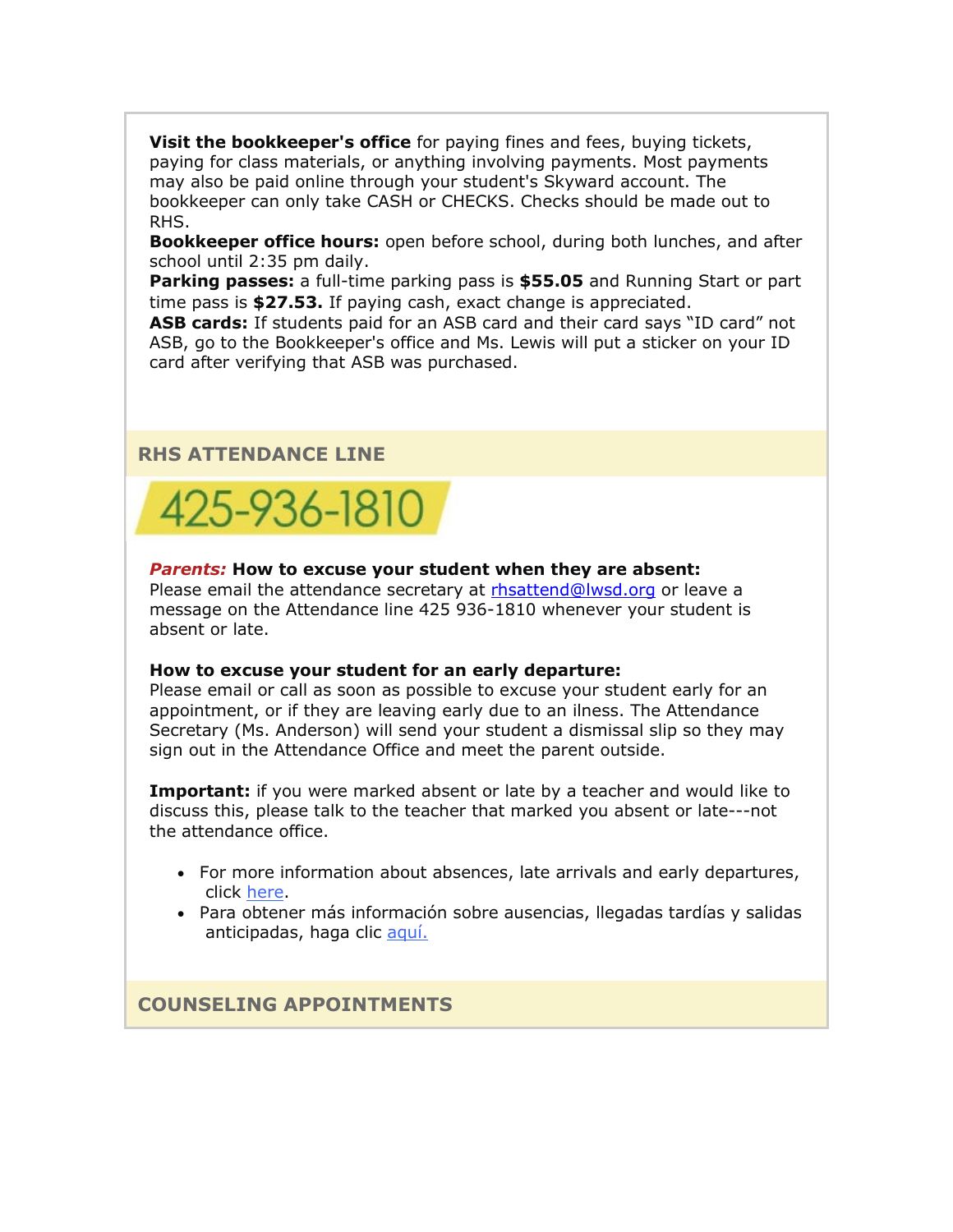

**Counselors are excited to meet with you!** Counselors will be available for individual student/parent appointments starting September 13. The appointment calendar on the [RHS Counseling website](https://nam02.safelinks.protection.outlook.com/?url=http%3A%2F%2Flink.email.dynect.net%2Flink.php%3FDynEngagement%3Dtrue%26H%3DbyPkDFxves6EOGDn1peRNeIe02OIJH5CdLqxMLzUeO8xfJUQzDOhsO1bHLttkS3hqpXV6Nsc44yxbPt4syLkKHcdjk7h%252FC%252BMrC0fWMYPjc9PupiBzZzFvw%253D%253D%26G%3D0%26R%3Dhttps%253A%252F%252FGLITGYZTANA.hatchbuck.com%252FTrackLinkClick%253FID2%253DkanrIaLRL8LWXqeDuMsKRKNc-h-w4-nz2JULu-9PCzAxUb7FvIiiDrrfnaOyi35c0%26I%3D20211001223913.000000228b1c%2540mail6-64-ussnn1%26X%3DMHwxMjY0OTIyOjIyMzg0MDMyNTA7MXwxMjY0OTIzOjE3OTA1MzMwNDs%253D%26V%3D3%26S%3DLl-ui7hl5lvETDCFllQxNPSESLw-wPvGeGb4V8Hn-H0&data=04%7C01%7Cmwood%40lwsd.org%7C0f1b6766c38a45ee8fe508d9852c5129%7C1fd4673fdf9646218638a1d88c4c85d7%7C0%7C0%7C637687247656984073%7CUnknown%7CTWFpbGZsb3d8eyJWIjoiMC4wLjAwMDAiLCJQIjoiV2luMzIiLCJBTiI6Ik1haWwiLCJXVCI6Mn0%3D%7C1000&sdata=Xu91lpHtqcwTDmrySvb9ExjVWsId0HzwKRnIXUyfWf4%3D&reserved=0) will open on Wednesday, September 8 for students/parents to schedule a meeting.

## **Counselor Caseloads 2021-2022**

Aysha Rafiq (A-CA) [arafiq@lwsd.org](mailto:arafiq@lwsd.org) Lindsey Hanson (CE-GRAC) [lihanson@lwsd.org](mailto:lihanson@lwsd.org) Sarah Gray (GARD-KAS) [sgray@lwsd.org](mailto:sgray@lwsd.org) Micaela Crapo (KAT-LEA) [mcrapo@lwsd.org](mailto:mcrapo@lwsd.org) Katie Bunyard (LEB-MAZ) [Kbunyard@lwsd.org](mailto:Kbunyard@lwsd.org) Ellen Zambrowsky-Huls (MC-RAJ) [Ezambrowsky-huls@lwsd.org](mailto:Ezambrowsky-huls@lwsd.org) Derik Detweiler (RAK-SUG) [ddetweiler@lwsd.org](mailto:ddetweiler@lwsd.org) Justine Oshiro (SUH-VIL) [joshiro@lwsd.org](mailto:joshiro@lwsd.org) Micaela Crapo (VIM-Z) [mcrapo@lwsd.org](mailto:mcrapo@lwsd.org) Nikole Lalas (High School and Beyond Plan) [nlalas@lwsd.org](mailto:nlalas@lwsd.org)

# **COLLEGE & CAREER CENTER**



*Students!* Looking for information on Colleges and Financial Aid? Want to connect with your Counselor? Searching for a Job or Volunteer opportunities? Want to find out more about Career Pathways?